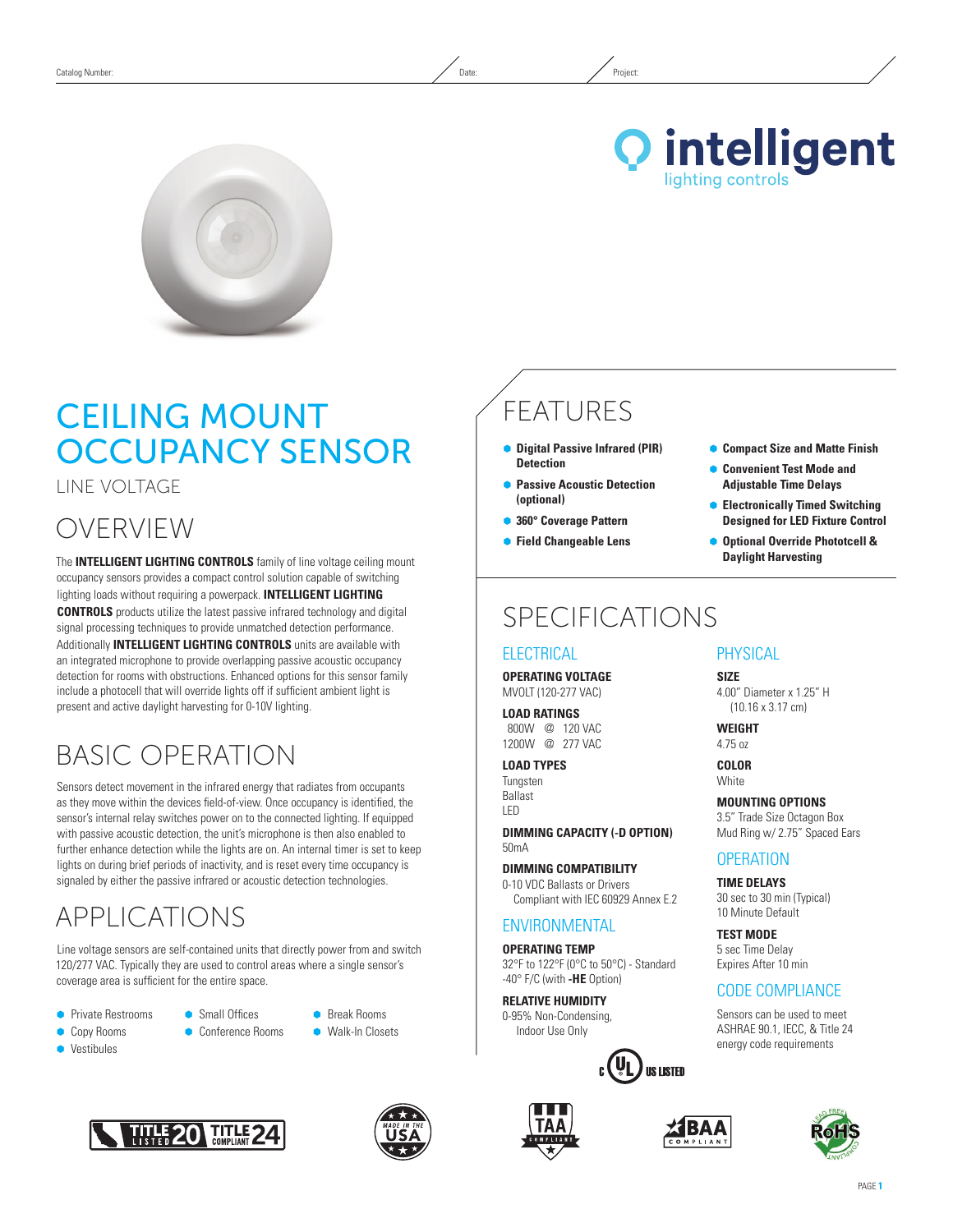# ORDERING INFO SAMPLE MODEL # ILC-SWX-221-2

|                    | <b>PRODUCT</b>       |      | <b>DETECTION</b>                                                                                                                                             |    | COVERAGE                                                |    | <b>VOLTAGE</b>      |      | <b>OPTIONS</b>                                                 |                        |
|--------------------|----------------------|------|--------------------------------------------------------------------------------------------------------------------------------------------------------------|----|---------------------------------------------------------|----|---------------------|------|----------------------------------------------------------------|------------------------|
| ILC-<br><b>SWX</b> | Ceiling Mount Sensor | $-2$ | Passive Infrared (PIR)<br>Passive Infrared (PIR) + Photocell<br>Passive Dual Technology (PIR/Acoustic)<br>Passive Dual Technology (PIR/Acoustic) + Photocell | э. | Small Motion 360°<br>Large Motion 360°<br>High Bay 360° | ה- | MVOLT (120/277 VAC) | $-2$ | <b>High Humidity Environment</b><br>Daylight Harvesting (0-10) | -HE<br>-D <sup>2</sup> |
|                    |                      |      |                                                                                                                                                              |    | <b>Note 1:</b> Not available on<br>Dual Toch unite      |    |                     |      | <b>Note 2:</b> Only available on<br>units w/ Photocells        |                        |

### ACCESSORIES

**ILC-SWX-299-JP** - Ceiling Sensor Trim Ring for Mounting to Single Gang Mudring, Handy Box, or 4" Octagon Box

# Coverage Patterns

### Passive Infrared (PIR)

- 8 to 15 ft (2.44 to 4.57 m) mounting height recommended for small and large motion lenses. For 15 to 40 ft (2.44 to 12.20 m) mounting heights use high bay lens.
- Detection range improves when walking across beams as compared to into beams.
- **C** Lenses can be swapped in field if necessary, contact technical support for assistance.

#### **Small Motion 360°**

- Best choice for detection of small motions from sitting occupants (e.g., hand motion).
- $\bullet$  ~500 ft<sup>2</sup> of coverage



### **LArge Motion 360°**

- **•** Best choice for detection of larger motion (e.g., walking).
- $\bullet$  ~2000 ft<sup>2</sup> of coverage
- Longest segment of coverage pattern aligns with screw hole axis on sensor (shown as dotted line on Top View diagram below).



#### **High Bay 360°**

- Best choice for mounting heights above 15ft
- **•** Recommended for gyms, warehouses, and other high ceiling areas
- $\bullet$  Not recommended for areas where occupants are sitting
- **Gaps between outer segments get larger as** mounting height increases
- $\bullet$  Not available with acoustic (dual technology)



### Dual Technology (PIR/Acoustic)

- Ã Units with dual technology (ILC-SWX-221-2 and ILC-SWX-222-2) have overlapping acoustic detection of the complete PIR coverage area.
- A PIR event is required to initially enable acoustic detection.
- Sounds indicating occupancy reset the sensor's time delay while non-occupant noises are filtered out.
- Occupant sounds alone will not keep lights on indefinitely, PIR motion must be periodically detected for lights to remain on for an extended time.
- Ã After sensor time out expires, acoustic detection remains enabled for 15 seconds to enable voice reactivation of lights for additional convenience and safety.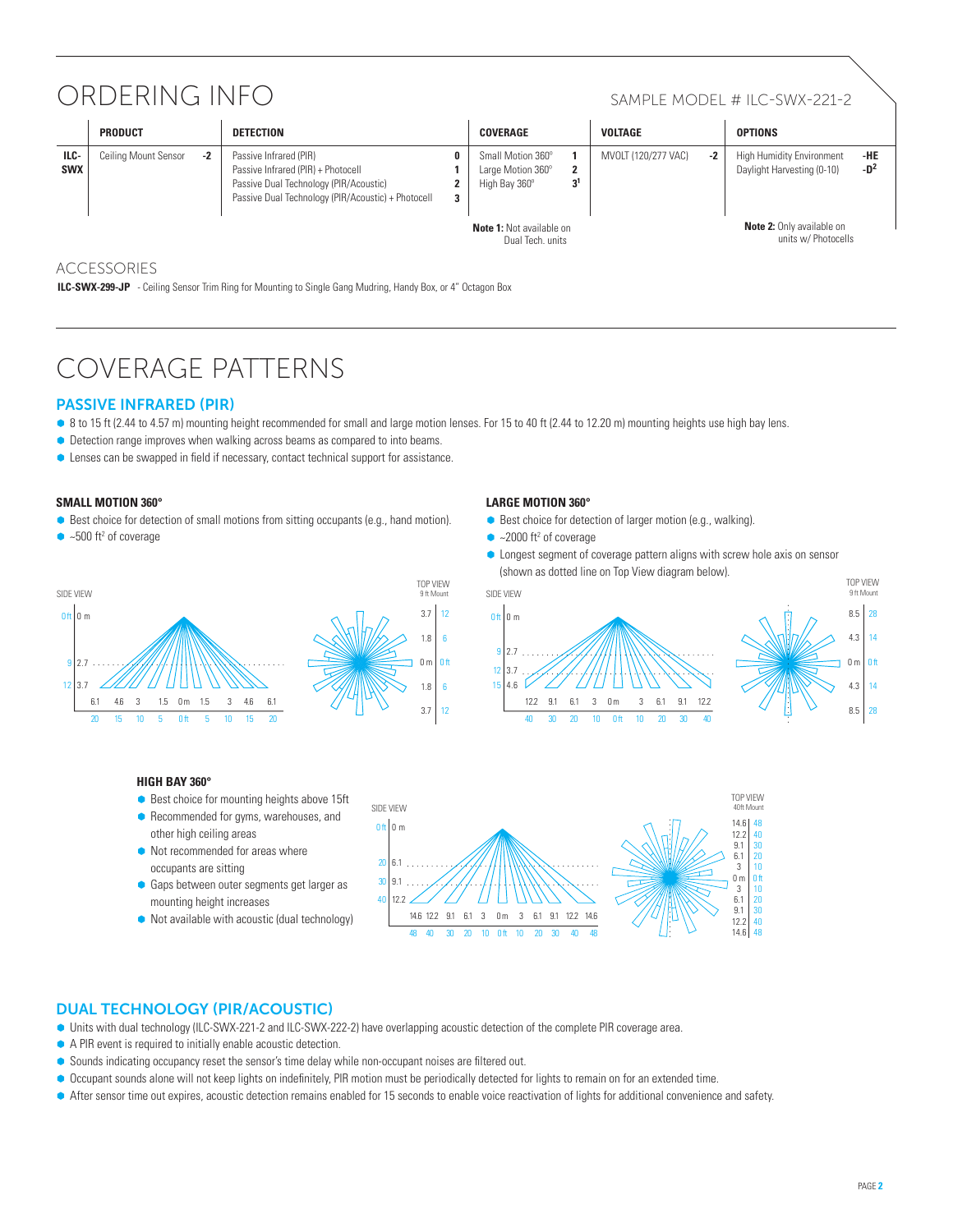# Installation Options

### **BASIC MOUNTING OPTIONS**



### **BUTTON BUTTON ADDITIONAL MOUNTING OPTIONS USING ILC-SWX-299 TRIM RING**